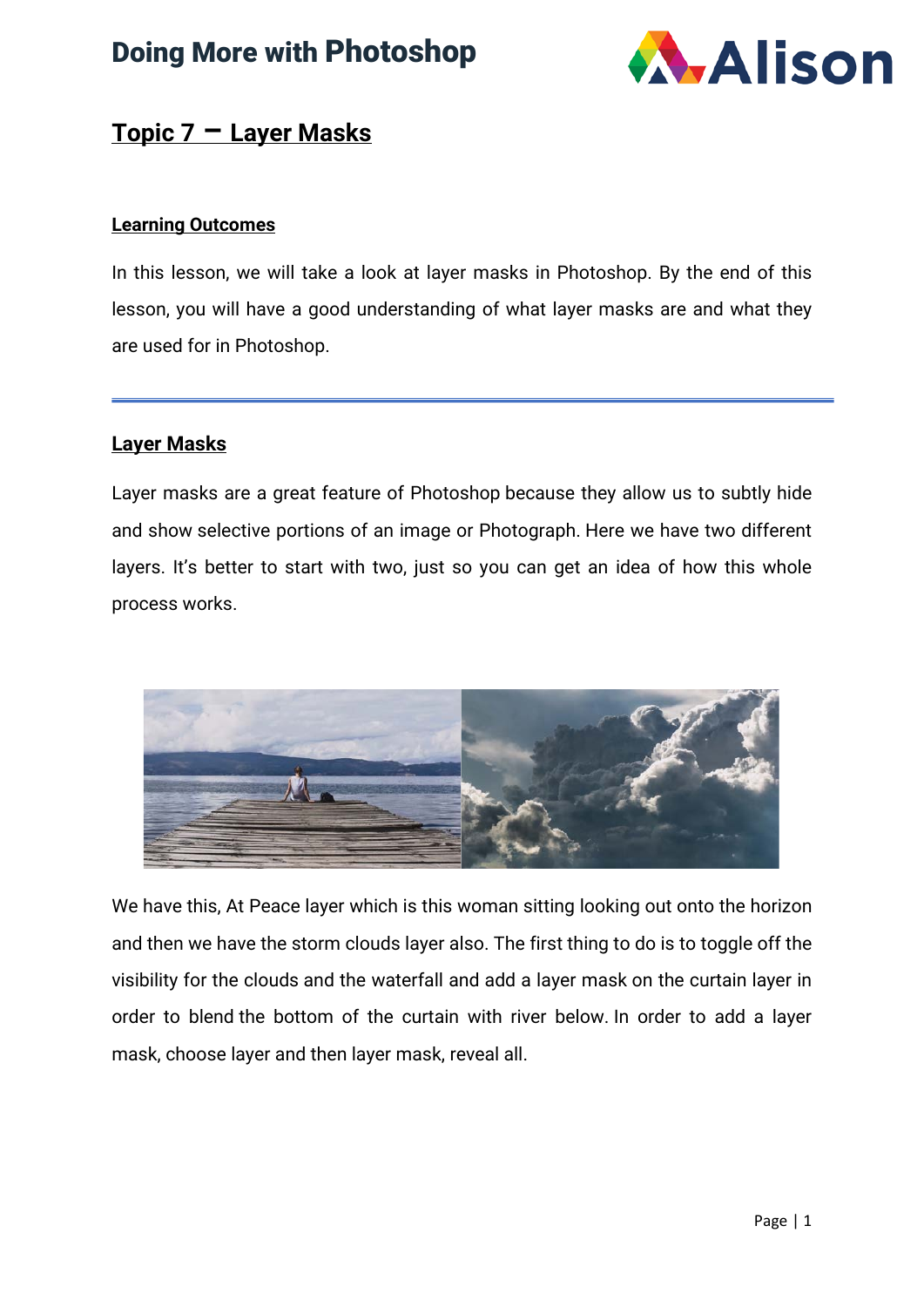At the moment, we're working with a photograph or a pixel based document but masking always work the same way in Photoshop. You could be working with a type layer or a shape layer, a smart object. It doesn't matter. Wherever the mask is white, it's going to show the contents of that layer and wherever the mask is black, it's going to hide it. If you paint with a grey, then you will get varying levels of transparency or varying level of opacity of the content in the layer. So let's start by selecting our brush tool. Tap the b key in order to select it and if you want a larger brush then right click in order to access the brush preset picker and increase the size here or tap return in order to hide that.



Use the right bracket key in order to get a larger brush but a shortcut is using the control and the option key because then you can drag left and right in order to increase or decrease the size of the brush very quickly. You can also drag up and down in order to change the hardness of the brush. Select a hardness of zero when you are painting now because you will want a nice soft edge brush. That's going to give a transition between the foreground colour, which you're going to choose as black and that's going to give a nice soft edge when you paint so you won't see a sharp transition between the curtains and the river.

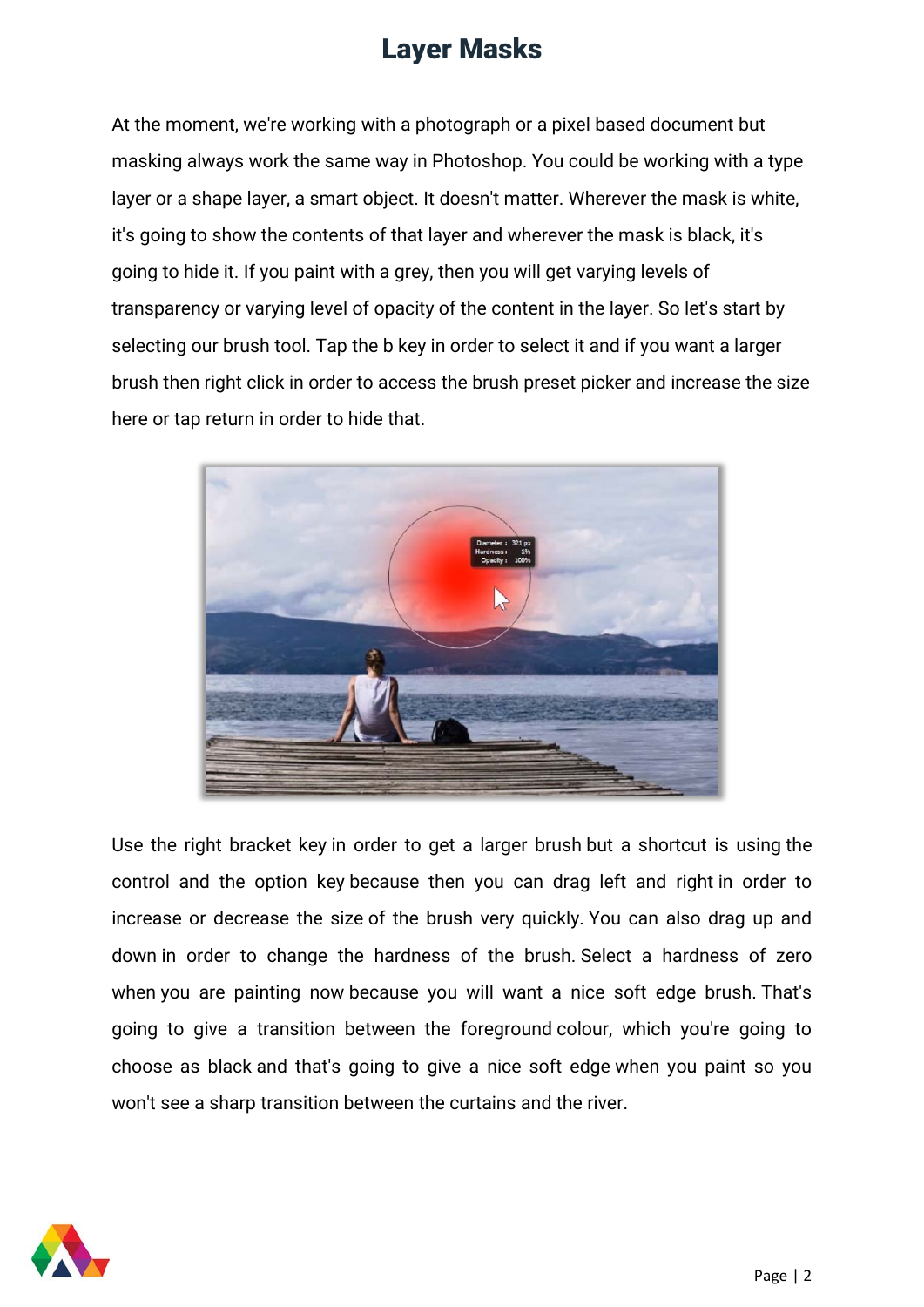

So in order to get black as the foreground colour, tap the d key to get the default colours and then tap the x key in order to exchange them so that the foreground colour in the colour swatches here is black. You could also use these icons. The one on the left, the two swatches will give the defaults and the double headed arrow exchanges them.



Make sure that the blend mode is set to normal. The opacity and the flow are both set to 100 and then click and paint over the bottom of the curtain and you can see in the layer mask wherever you've painted with black, you've hidden the curtain layer so that you can see the river layer underneath it and wherever the mask is white, we can still see the curtain.

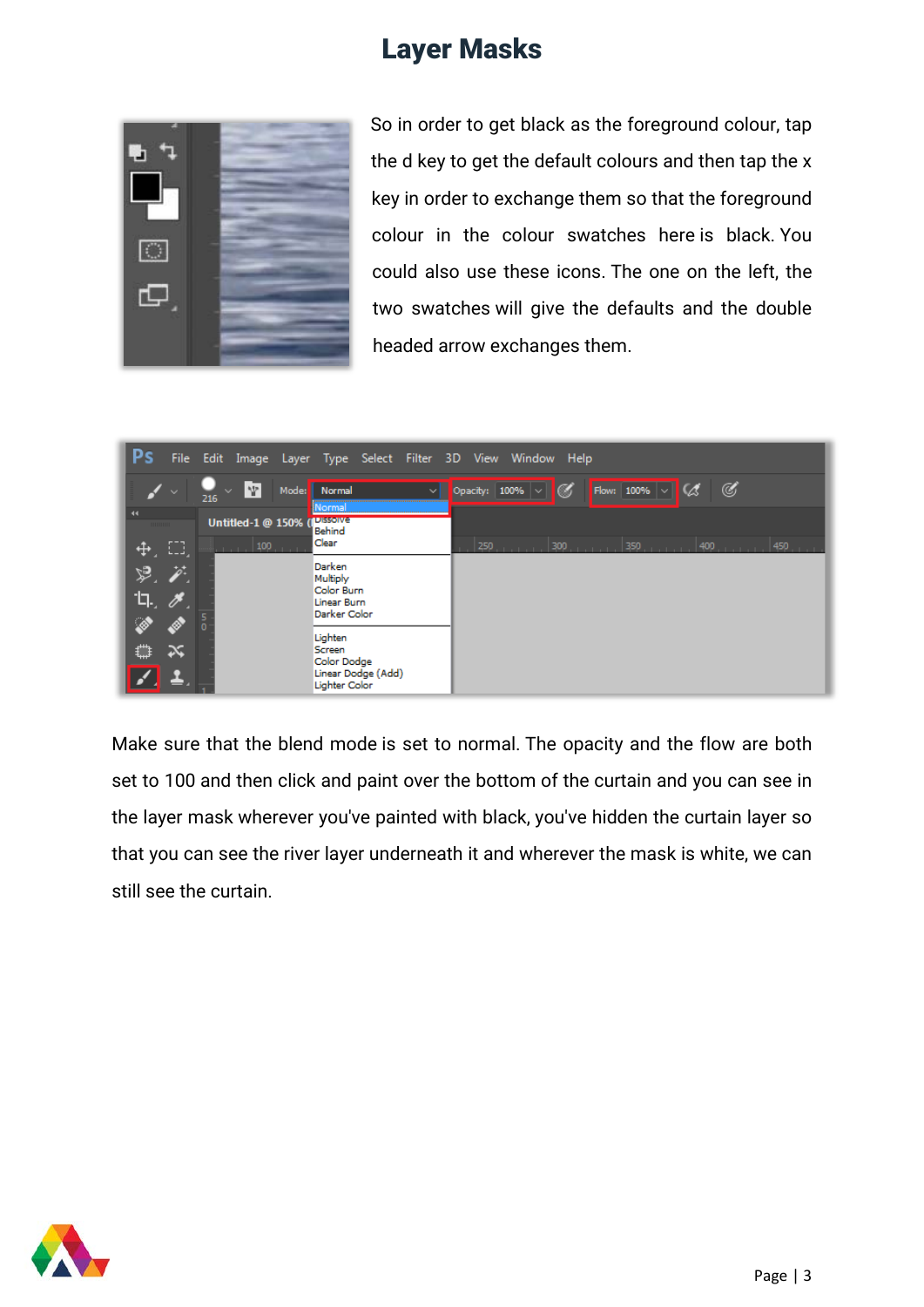

Now if you paint too much or too far, you can either use the keyboard shortcut command Z to undo your last paint stroke or we could exchange our foreground and background colour by tapping the X key and then because you're painting with white, wherever you paint in the mask, it will reveal more of the curtain. If you ever want to see the mask, hold down the option/ALT key and click on the mask.

Continue this process as you please, adjusting the blend between the two layers. We have created an unusual affect and perhaps it is not entirely realistic - the idea is that you are free to experiment when you merge layers and adjust your layer masking.

One of the most difficult things when you're learning layer masks in Photoshop is just remembering to target the mask when you want to work on the mask and the layer when you want to work on the layer. If you remember that where the mask is white you can see the information on the layer and where the mask is black the information is hidden, then you'll have no trouble at all masking in Photoshop.